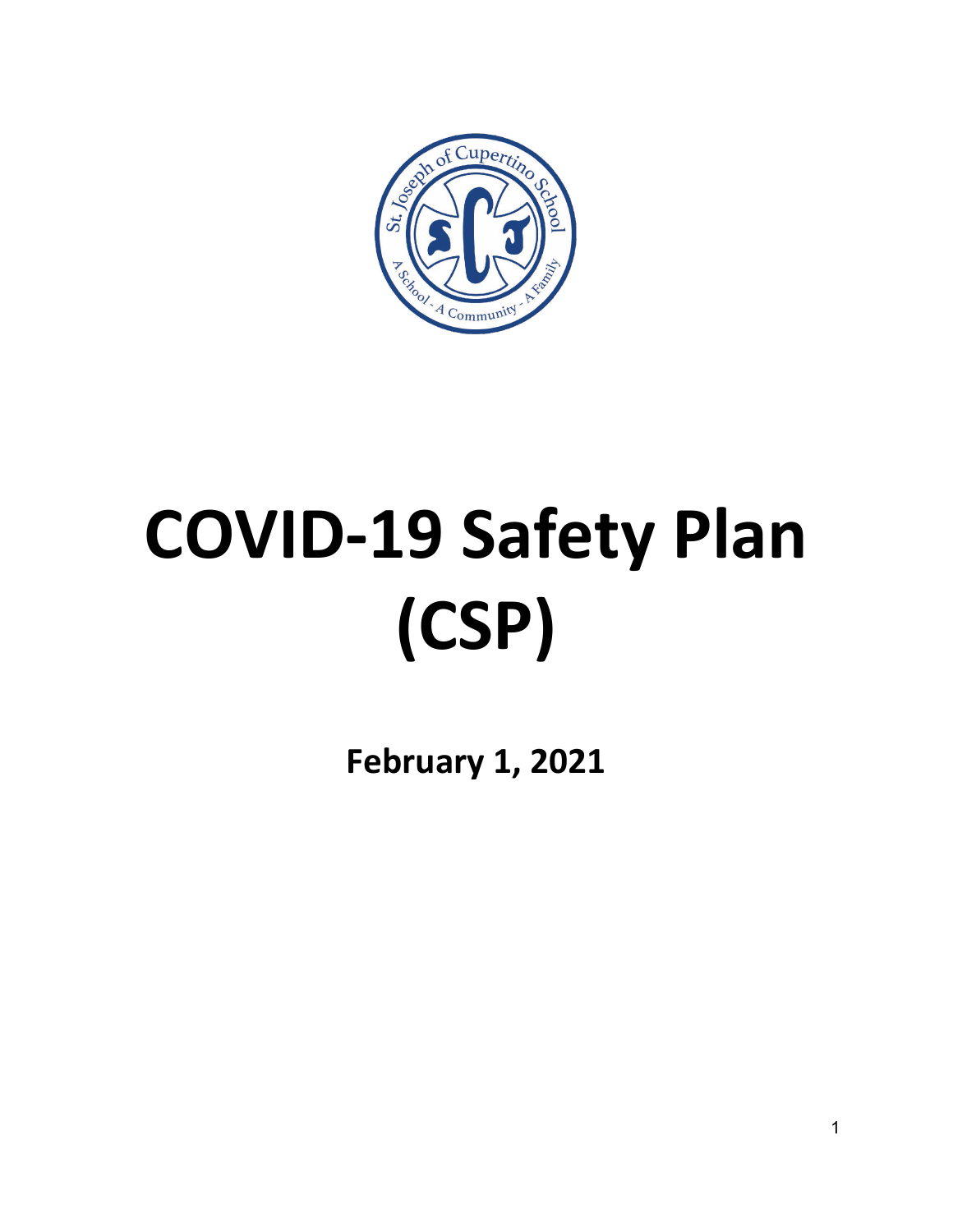### **Overview**

On January 14, 2021, the California Department of Public Health (CDPH) issued the *COVID-19 and Reopening In-Person Instruction Framework & Public Health Guidance for K-12 Schools in California, 2020-2021 School Year:*

https://www.cdph.ca.gov/Programs/CID/DCDC/CDPH%20Document%20Library/COVID-19/Consolidated Schools Guidance.pdf.

The consolidated framework states that schools that have already reopened for in-person instruction must, by February 1, 2021, complete and post a COVID-19 Safety Plan (CSP) to their website homepage. The COVID-19 Safety plan (CSP) consists of two parts which are included in this document:

- (1) the Cal/OSHA COVID-19 Prevention Program (CPP) and
- (2) the COVID-19 School Guidance Checklist.

This document also includes a link to the School Reopening Plan (www.sjcschool.org), which provides detailed information describing how the school will meet the requirements outlined in the COVID-19 Safety Plan (CSP).

Questions regarding a school's COVID-19 Safety Plan (CSP) should be directed to the school principal.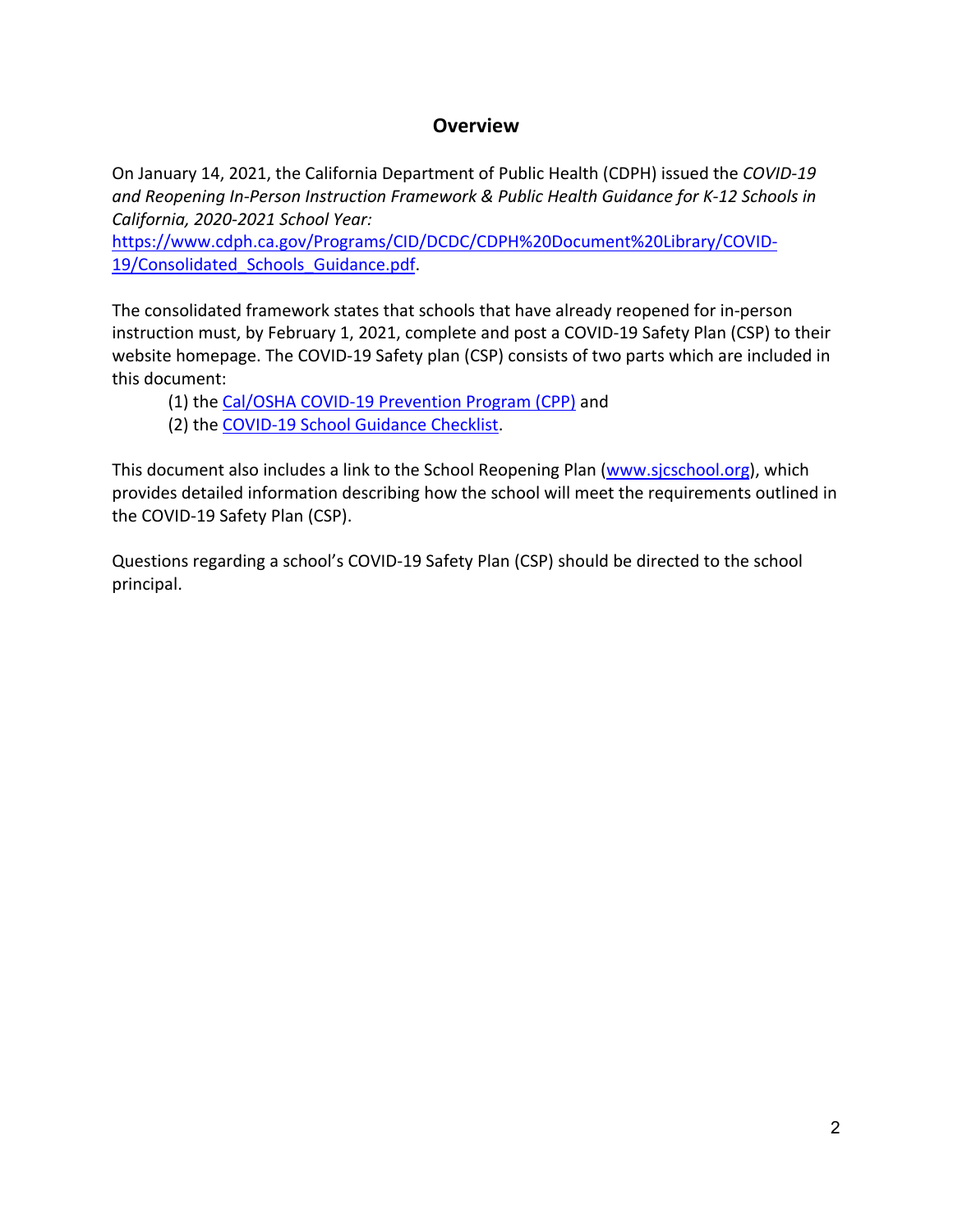## **COVID-19 Prevention Program (CPP) for Diocese of San Jose**

#### **Saint Joseph of Cupertino School**

This CPP is designed to control exposures to the SARS-CoV-2 virus that may occur in our workplace.

**Date:** February 1, 2021

#### **Authority and Responsibility**

Michael Lee has overall authority and responsibility for implementing the provisions of this CPP in our workplace. In addition, all managers and supervisors are responsible for implementing and maintaining the CPP in their assigned work areas and for ensuring employees receive answers to questions about the program in a language they understand.

All employees are responsible for using safe work practices, following all directives, policies and procedures, and assisting in maintaining a safe work environment.

#### **Identification and Evaluation of COVID-19 Hazards**

We will implement the following in our workplace:

- Conduct workplace-specific evaluations using the Risk Assessment form previously distributed and Attached as **Appendix A.**
- Evaluate employees' potential workplace exposures to all persons at, or who may enter, our workplace.
- Review applicable orders and general and industry-specific guidance from the State of California, Cal/OSHA, and the local health department related to COVID-19 hazards and prevention.
- Evaluate existing COVID-19 prevention controls in our workplace and the need for different or additional controls.
- Conduct periodic inspections using the **Appendix B: COVID-19 Inspections form** as needed to identify unhealthy conditions, work practices, and work procedures related to COVID-19 and to ensure compliance with our COVID-19 policies and procedures.

#### **Employee participation**

Employees are encouraged to participate in the identification and evaluation of COVID-19hazards by speaking with their direct supervisor or principal or, if not comfortable doing so, with their pastor, Director of Human Resources, or Superintendent of Schools.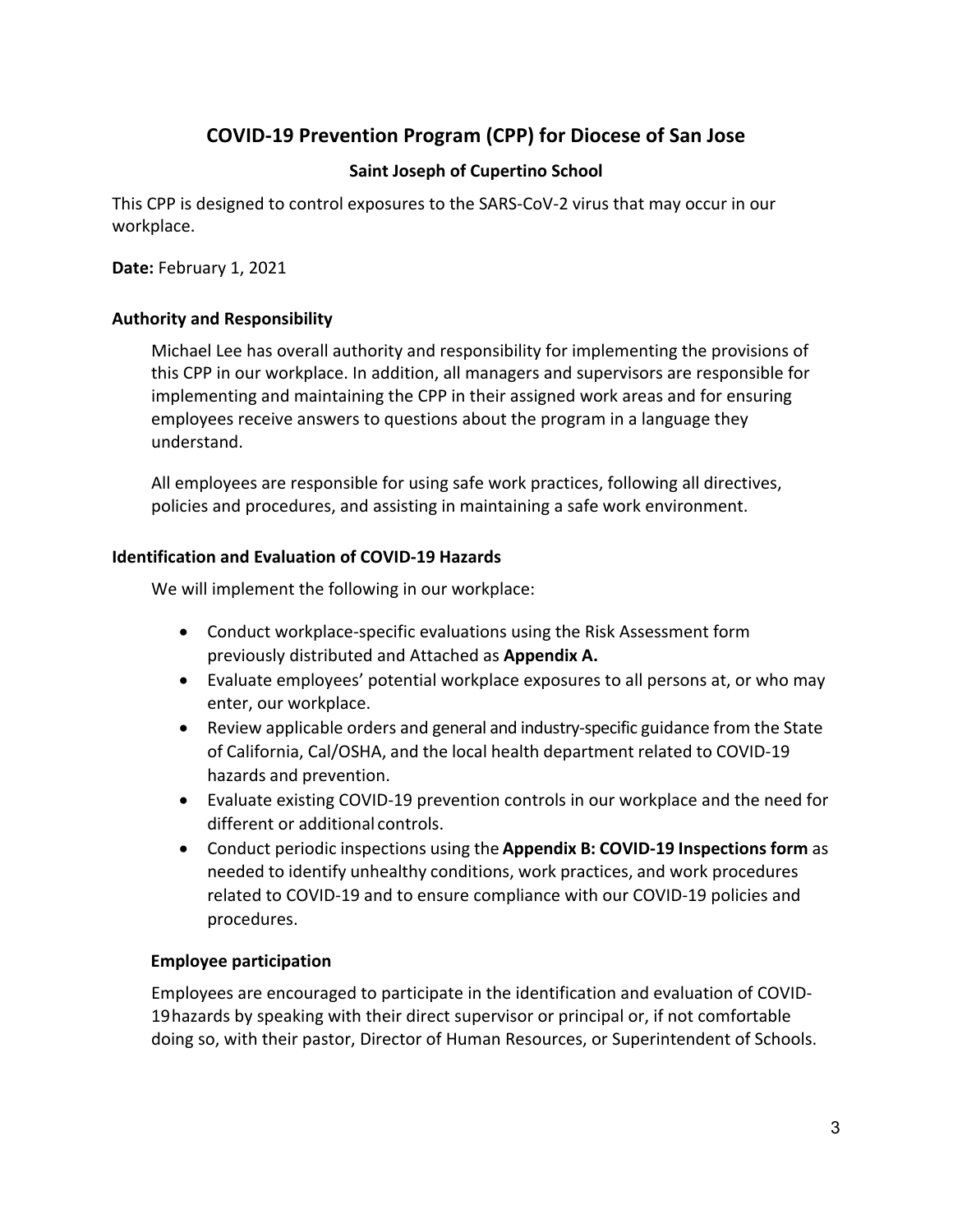#### **Employee screening**

We screen our employees by following the **School Reopening Plan** previously distributed and accessible at the following link: www.sjcschool.org

#### **Correction of COVID-19 Hazards**

Unsafe or unhealthy work conditions, practices or procedures will be documented on the **Appendix B: COVID-19 Inspections** form and corrected in a timely manner.

#### **Control of COVID-19 Hazards**

#### **Physical Distancing**

Employees will follow the **School Reopening Plan**: (www.sjcschool.org).

#### **Face Coverings**

Employees will follow the **School Reopening Plan**: (www.sjcschool.org).

#### **Cleaning and disinfecting**

We implement the cleaning and disinfection measures as outlined in the **School Reopening Plan**: (www.sjcschool.org) and **Notice of Disinfection and Safety Plan: Appendix C**.

If there is a case of COVID-19 in the workplace, we will follow the cleaning requirements as outlined in the **Notice of Disinfection and Safety Plan: Appendix C**.

#### **Shared tools, equipment and personal protective equipment (PPE)**

PPE must not be shared, e.g., gloves, goggles and face shields.

Items that employees come in regular physical contact with, such as phones, headsets, desks, keyboards, writing materials, instruments and tools must also not be shared, to the extent feasible. Where there must be sharing, the items will be cleaned between uses as outlined in the **School Reopening Plan**: (www.sjcschool.org).

#### **Hand cleaning/sanitizing**

In order to implement effective hand cleaning/sanitizing procedures, we follow the procedure outlined in the **School Reopening Plan**: (www.sjcschool.org).

#### **Personal protective equipment (PPE) used to control employees' exposure to COVID-19**

We evaluate the need for PPE (such as gloves, goggles, and face shields) as required by CCR Title 8, section 3380, and provide such PPE as needed outlined in the **School Reopening Plan**: (www.sjcschool.org).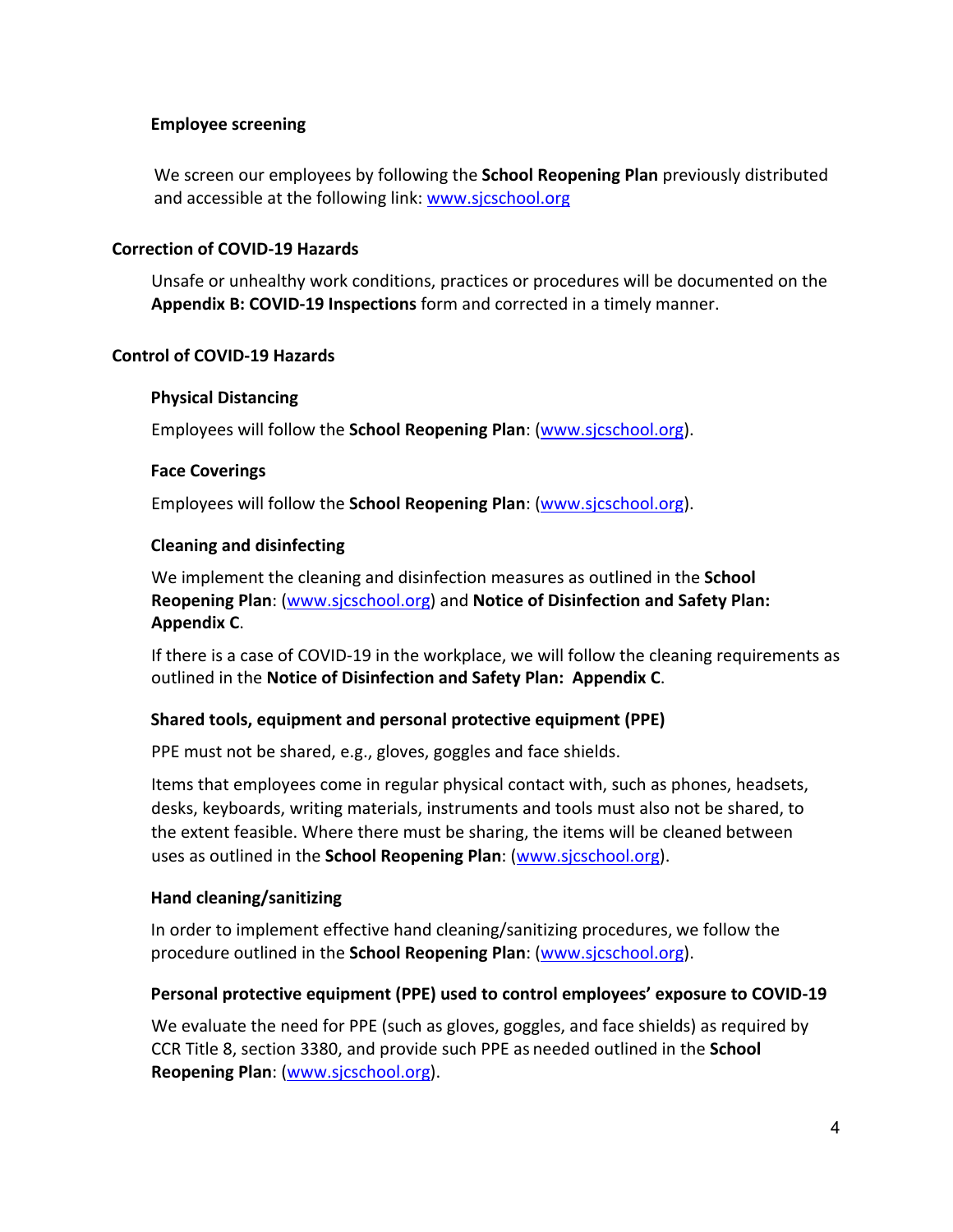#### **Investigating and Responding to COVID-19 Cases**

This will be accomplished by using the protocols outlined by the Santa Clara County Public Health Department, detailed in the County COVID-19 Designee Toolkit and included in the School Reopening Plan.

All cases related to schools in the Diocese of San Jose are to be reported to the Department of Catholic Schools Operations Coordinator. Please call Joanne Miley at 408- 983-0185 if you become aware of any COVID-19 exposure, positive test, or symptoms of COVID-19.

#### **System for Communicating**

Our goal is to ensure that we have effective two-way communication with our employees, in a form they can readily understand, and that it includes the following information:

- That employees should report COVID-19 symptoms and possible hazards to your supervisor or principal.
- That employees can report symptoms and hazards without fear of reprisal.
- Our procedures or policies for accommodating employees with medical or other conditions that put them at increased risk of severe COVID-19 illness.
- In the event we are required to provide testing because of a workplace exposure or outbreak, we will communicate the plan for providing testing and inform affected employees of the reason for the testing and the possible consequences of a positive test. If this were to happen, we will communicate with employees with close contacts or in the same workplace with a COVID-19 positive employee or visitor in writing using the notices required by the Santa Clara County Public Health Department. The template for these notices can be accessed through the County COVID-19 Designee Toolkit.

#### **Training and Instruction**

We will provide effective training and instruction that includes:

- Our COVID-19 policies and procedures to protect employees from COVID-19 hazards.
- Information regarding COVID-19-related benefits to which the employee may be entitled under applicable federal, state, or local laws. We will provide this information if there is an exposure in the workplace.
- The fact that:
	- COVID-19 is an infectious disease that can be spread through the air.
	- COVID-19 may be transmitted when a person touches a contaminated object and then touches their eyes, nose, or mouth.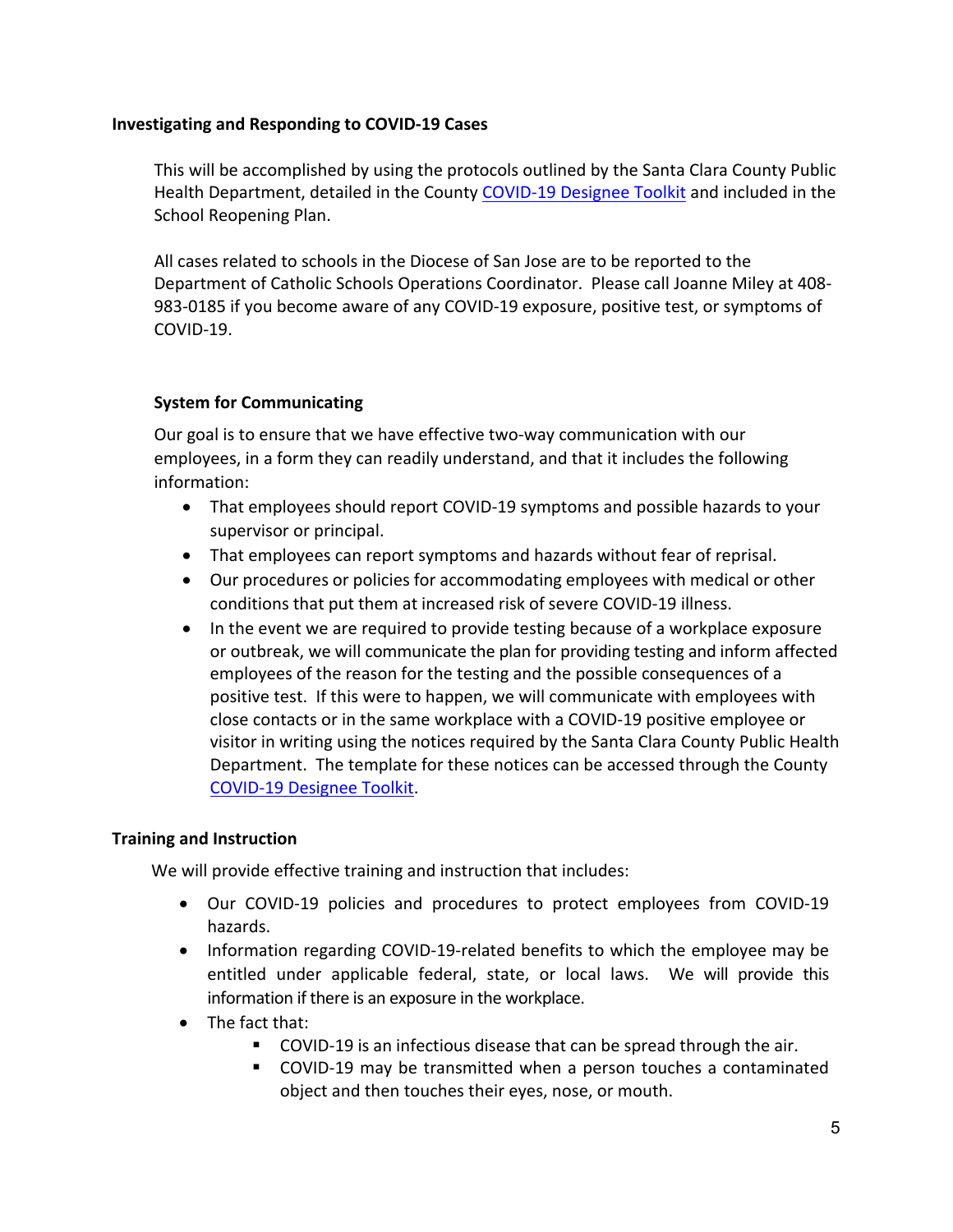- An infectious person may have no symptoms.
- Methods of physical distancing of at least six feet and the importance of combining physical distancing with the wearing of facecoverings.
- The fact that particles containing the virus can travel more than six feet, especially indoors, so physical distancing must be combined with other controls, including face coverings and hand hygiene, to be effective.
- The importance of frequent hand washing with soap and water for at least 20 seconds and using hand sanitizer when employees do not have immediate access to a sink or hand washing facility, and that hand sanitizer does not work if the hands aresoiled.
- Proper use of face coverings and the fact that face coverings are not respiratory protective equipment - face coverings are intended to primarily protect other individuals from the wearer of the face covering.
- COVID-19 symptoms, and the importance of obtaining a COVID-19 test and not coming to work if the employee has COVID-19 symptoms.
- We will use the CDC resources attached as Appendix D and will document the training using Appendix E.

#### **Exclusion of COVID-19 Cases**

Where we have a COVID-19 case in our workplace, we will limit transmission by:

- Ensuring that COVID-19 cases are excluded from the workplace until our return-towork requirements are met.
- Excluding employees with COVID-19 exposure from the workplace for 10 days after the last known COVID-19 exposure to a COVID-19 case.
- Continuing and maintaining an employee's earnings, seniority, and all other employee rights and benefits whenever it is demonstrated that the COVID-19 exposure is work related. Wages will be continued if the employee has sick leave, vacation time or other paid time off or if the person has filed a worker's compensation claim. If the latter, the amount of the salary continuation is determined by the workers compensation system.
- Providing employees at the time of exclusion with information on available benefits.

#### **Reporting, Recordkeeping, and Access**

It is our policy to:

- Report information about COVID-19 cases at our workplace to the local health department whenever required by law, and provide any related information requested by the local health department.
- Report immediately to Cal/OSHA any COVID-19-related serious illnesses or death, as defined under CCR Title 8 section 330(h), of an employee occurring in our place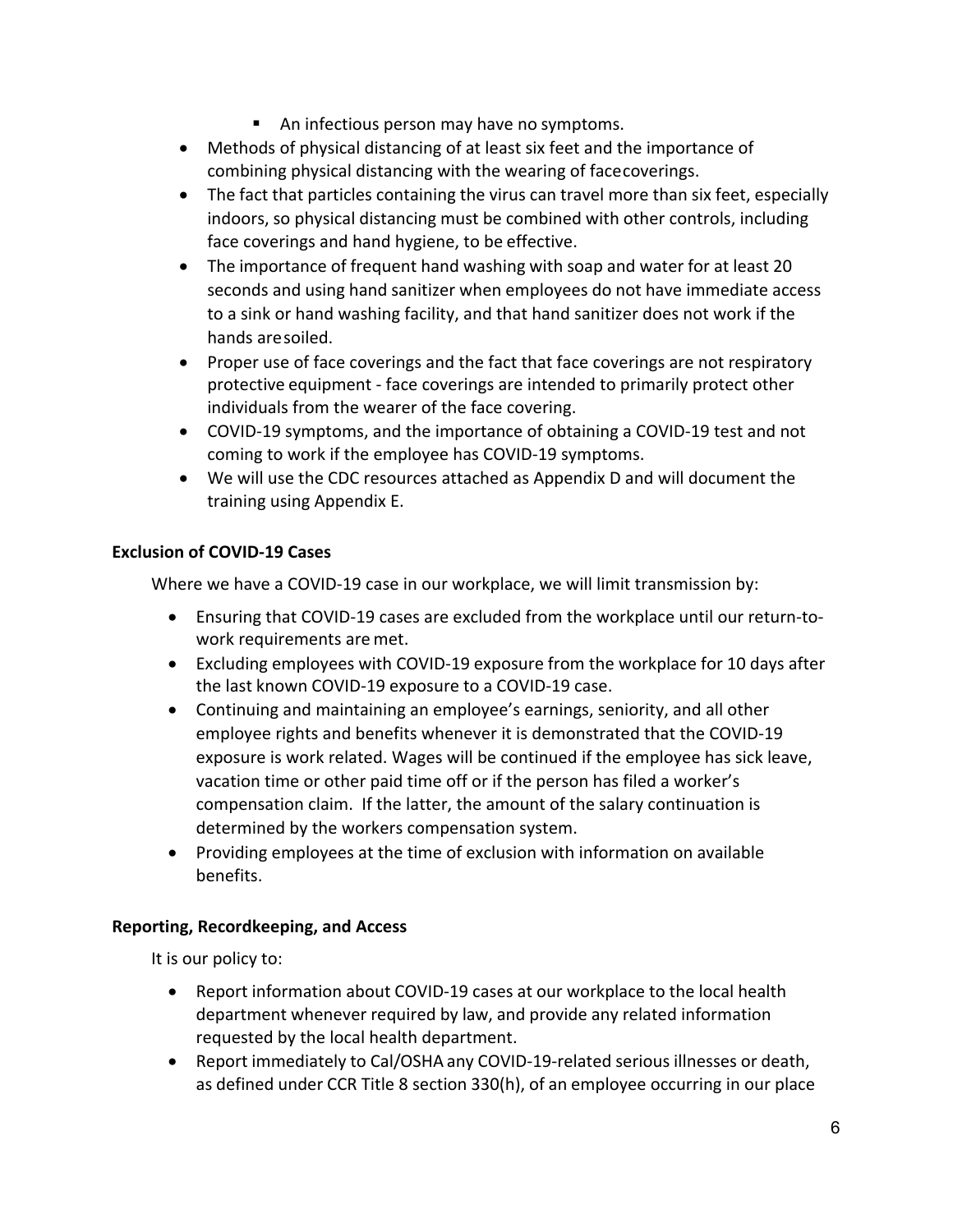of employment or in connection with any employment.

- Maintain records of the steps taken to implement our written COVID-19 Prevention Program in accordance with CCR Title 8 section3203(b).
- Make our written COVID-19 Prevention Program available at the workplace to employees, and to representatives of Cal/OSHA immediately upon request.
- Use a log maintained by the school to keep a record of and track all COVID-19 cases. The information will be made available as required by law, with personal identifying information removed.

#### **Return-to-Work Criteria**

- COVID-19 cases with COVID-19 symptoms will not return to work until all the following have occurred:
	- At least 24 hours have passed since a fever of 100.0 or higher has resolved without the use of fever-reducing medications.
	- COVID-19 symptoms have improved.
	- At least 10 days have passed since the date of specimen collection of their positive COVID-19 test.
- COVID-19 cases who tested positive but never developed COVID-19 symptoms will not return to work until a minimum of 10 days have passed since the date of specimen collection of their first positive COVID-19 test.
- A negative COVID-19 test will not be required for an employee to return towork.
- If an order to isolate or quarantine an employee is issued by a local or state health official, the employee will not return to work until the period of isolation or quarantine is completed or the order is lifted. If no period was specified, then the period will be 10 days from the time the order to isolate or quarantine was effective.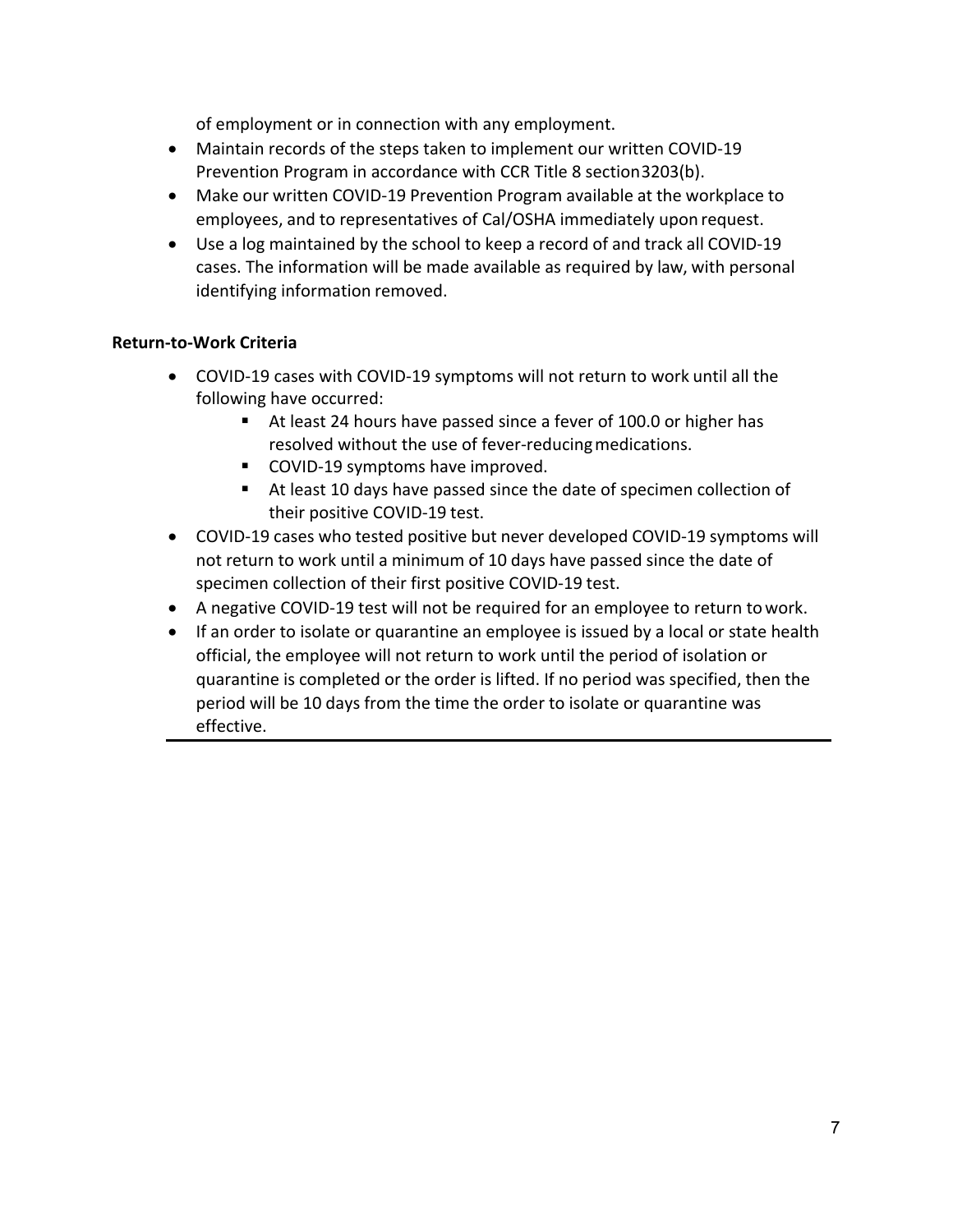#### **Appendix A: Risk Assessment**

#### COVID-19 RISK ASSESSMENT

#### For Employees:

Does the workplace have personal protective equipment available? Including:

- o face masks
- o gloves
- o soap
- o hand sanitizer.

 Is there someone trained to take the temperature of employees who exhibit symptoms while on campus?

- o Is there a private place for this?
- o Does the workplace have sufficient no-contact thermometers?

Is there sufficient space between the work areas to maintain safe distancing?

- o Private office?
- o Staggered work hours available?
- o Can employees continue to work at home?

 Does the workplace have disinfecting supplies that comply with the Cal-OSHA requirements?

- o Is your workplace following the EPA guidelines? https://www.epa.gov/pesticideregistration/list-n-disinfectants-use-against-sars-cov-2
- o Are you cleaning often enough?
	- Daily for all surfaces?
	- After each use for frequently used surfaces (e.g. copy machines, phones, door knobs)
- o Does your workplace have enough equipment so that employees do not have to share:
	- § Phones
	- Computers
	- Work area

Are your employees implementing individual controls to stop the spread of COVID-19?

- o Take their temperatures at home
- o Stay home if sick
- o Stay home if you have had close contact with someone with COVID-19

Does your workplace have common areas?

- o If so, can you limit the number of employees who use it at one time?
- o Can you stagger lunch and breaks?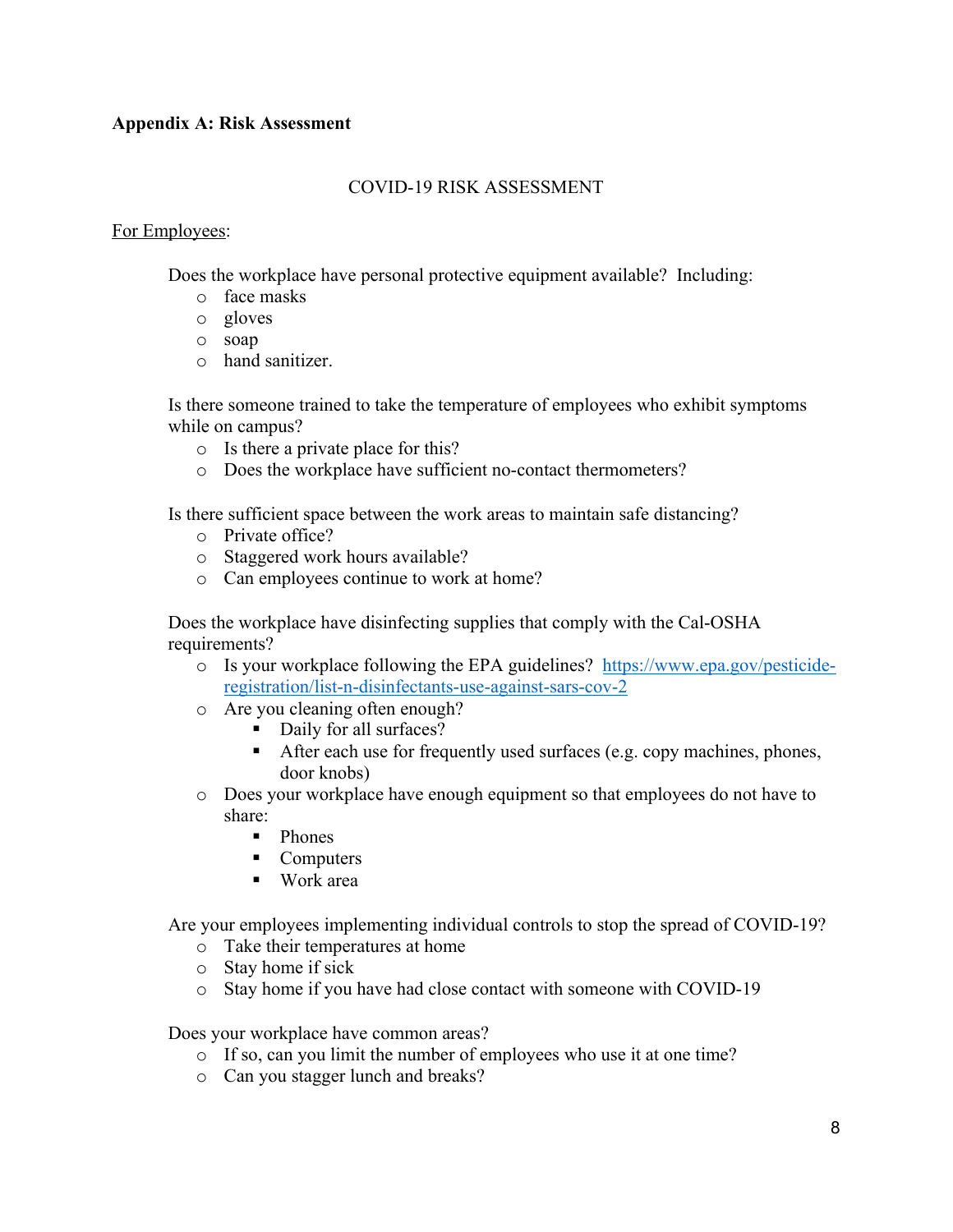#### For Visitors:

Does the reception area have safe distancing protocols?

- o Does your workplace have cues to stay six feet apart? (e.g. tape markers or dividers)
- o Does your workplace have a barrier between the employee and visitor that is either a physical barrier (window system or similar) or a cue (stay behind line)?

Does the workplace have the ability to provide services contact-free?

- o Can you limit the amount of cash that is exchanged?
- o Can you limit interaction between employee and visitors so that items are placed on a counter and the employee can move back while the visitor approaches and takes the items?

Do you have protocols for visitors?

- o Is there signage that informs visitors of needed precautions (e.g. distancing)?
- o Require face covering
- o Self-certify that visitors do not have COVID-19 symptoms or recent exposure
- o Redirect visitors to use the telephone or email system to contact the office if possible?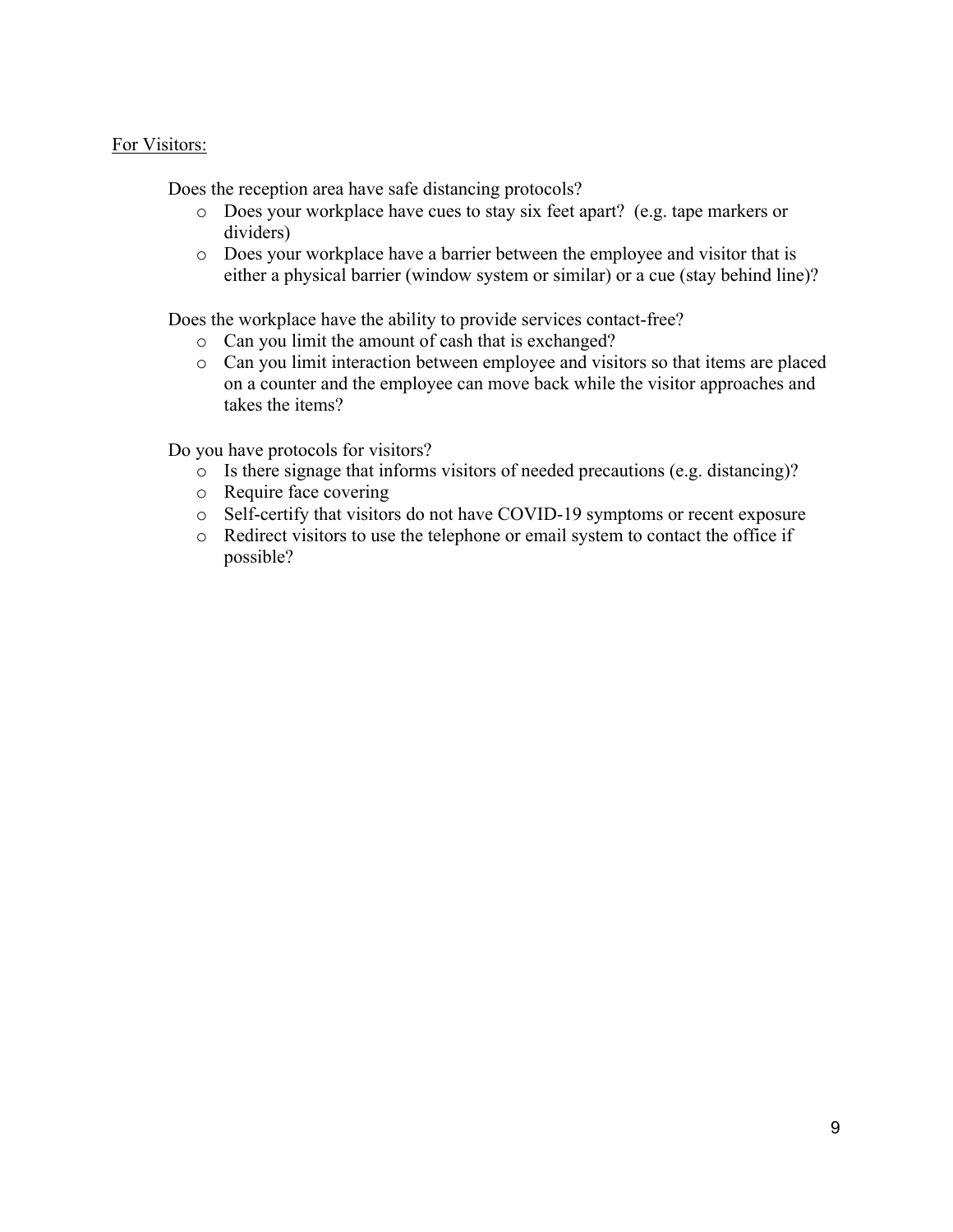# **Appendix B: COVID-19 Inspections (Template)**

**Date:**

**Name of person conducting the inspection**:

**Work location evaluated**:

| <b>Exposure Controls</b>                                                                           | <b>Status</b> | <b>Person Assigned</b><br>to Correct | <b>Date Corrected</b> |
|----------------------------------------------------------------------------------------------------|---------------|--------------------------------------|-----------------------|
| <b>Engineering</b>                                                                                 |               |                                      |                       |
| Barriers/partitions                                                                                |               |                                      |                       |
| Ventilation (amount of fresh air and<br>filtration maximized)                                      |               |                                      |                       |
| Additional room air filtration                                                                     |               |                                      |                       |
| <b>Administrative</b>                                                                              |               |                                      |                       |
| Physical distancing                                                                                |               |                                      |                       |
| Surface cleaning and disinfection<br>(frequently enough and adequate<br>supplies)                  |               |                                      |                       |
| Hand washing facilities (adequate<br>numbers and supplies)                                         |               |                                      |                       |
| Disinfecting and hand sanitizing solutions<br>being used according to manufacturer<br>instructions |               |                                      |                       |
| PPE (not shared, available and being worn)                                                         |               |                                      |                       |
| Face coverings (cleaned sufficiently often)                                                        |               |                                      |                       |
| Gloves                                                                                             |               |                                      |                       |
| Face shields/goggles                                                                               |               |                                      |                       |
| Respiratory protection                                                                             |               |                                      |                       |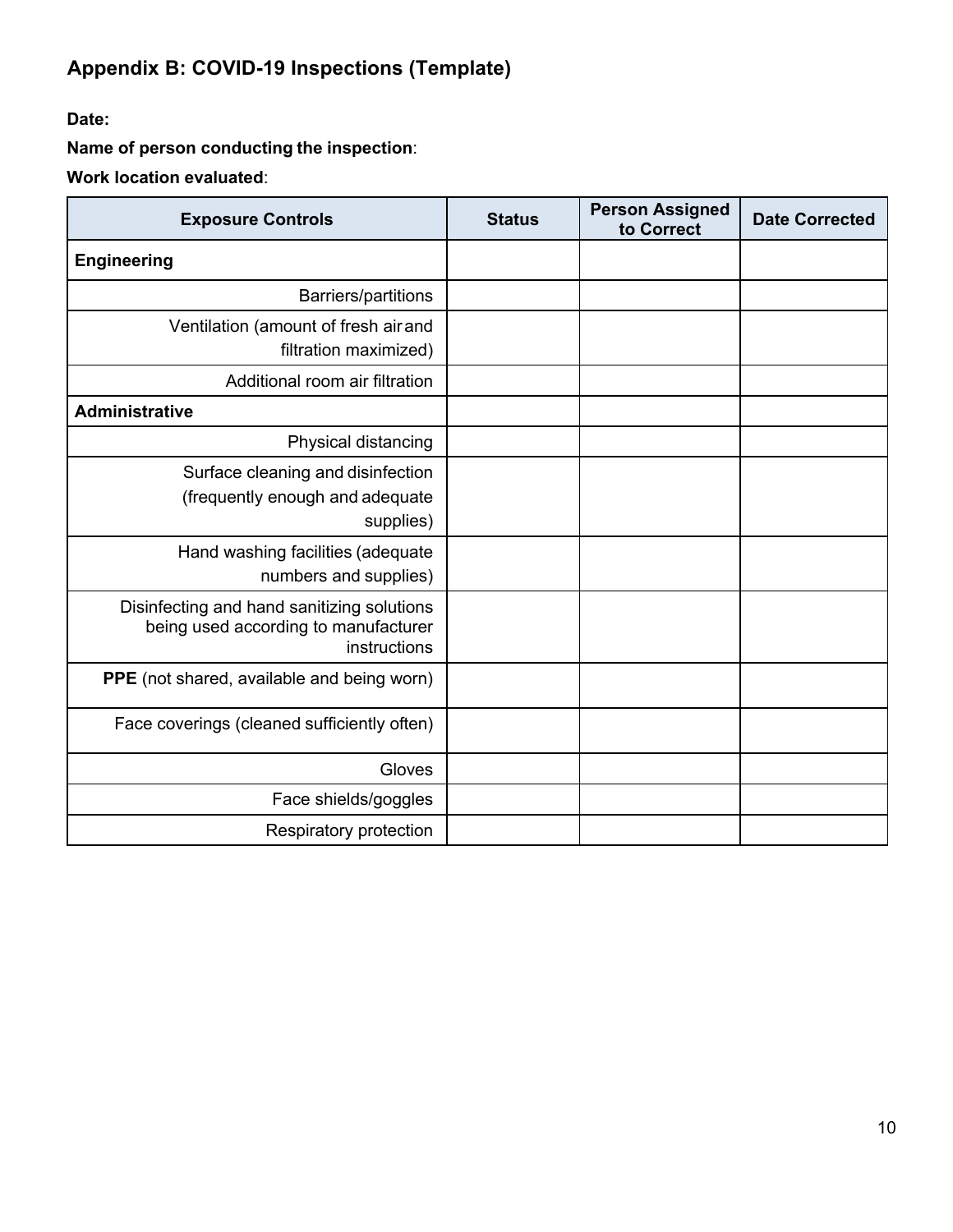# **Diocese of San Jose Notice of Disinfection and Safety Plan California Labor Code 6409.6**

In response to the COVID-19 pandemic the Diocese of San Jose adopted and implemented a disinfection and safety plan per the guidelines of the federal Centers for Disease Control. Now, in response to a potential COVID-19 exposure, we are providing the following information on the Diocese of San Jose's current disinfection and safety plan and new measures we are implementing.

- 1. Routine Cleaning: Employees will use EPA approved disinfectants to clean their work areas after each shift. Employees will leave enough time at the end of their shifts to complete the cleaning process. All such time is considered work time. When using shared equipment such as copiers, disinfect after each use. This link provides more guidance: https://www.epa.gov/pesticideregistration/list-n-disinfectants-use-against-sars-cov-2
- 2. When an employee, student or visitor gets sick at work, Cleaning and disinfecting requirements include:
	- Close any areas used by the person for a prolonged period of time (i.e. 15 minutes).
	- Wait 24 hours before cleaning and disinfecting to minimize potential for other employees being exposed to respiratory droplets.
	- During the waiting period, open doors and windows.
	- Use protocols that meet the EPA criteria see this https://www.cdc.gov/coronavirus/2019ncov/community/clean-disinfect/index.html and this https://www.epa.gov/newsreleases/epacdc-release-guidance-cleaning-and-disinfecting-spaces-where-americans-live-work : The person cleaning must wear gloves, facemask and gown.
- 3. If a person states that he/she was in your building and later tests positive or has symptoms, take the following steps:
	- If it has been fewer than 7 days since the sick person used the facility, clean and disinfect all areas used by the sick person.
	- If it has been 7 days or more since the sick employee used the facilities, additional cleaning is not necessary.
- 4. In other situations where the person tests positive but does not have any symptoms or has only a close contact with someone who is positive for COVID-19: Regular cleaning protocols can resume unless the person develops symptoms or becomes COVID-19 positive. In that case, follow applicable guidance above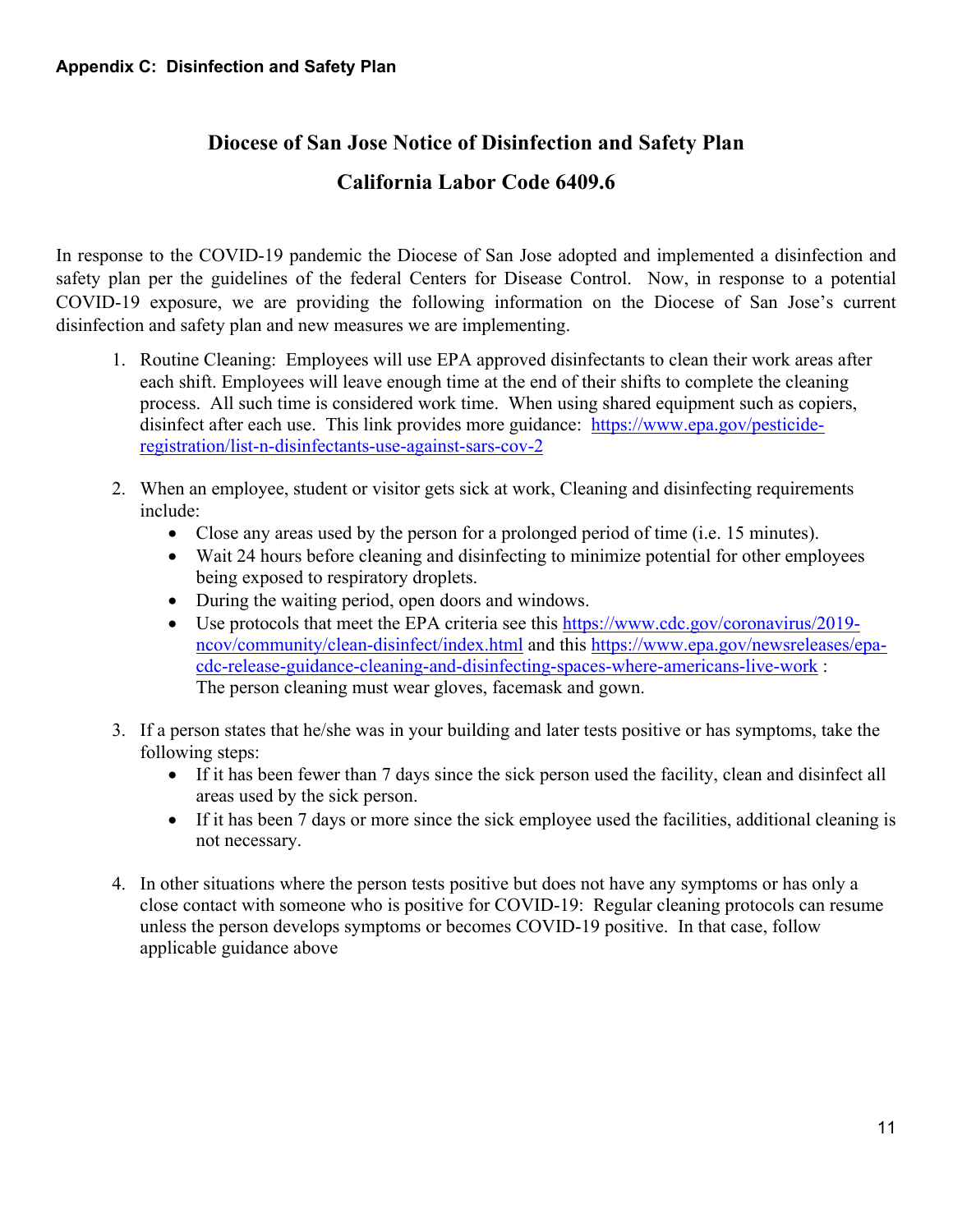## **Appendix D: Training Materials**

- 1. Social Distancing Protocol (PDF) | English | Chinese | Spanish | Vietnamese |
- 2. Prevent the Spread of COVID-19 Poster (PDF): | English | Chinese | Spanish | Vietnamese |
- 3. Safe Breaks at Work (PDF): English | Chinese | Spanish | Vietnamese | Tagalog |
- 4. Do You Have These Symptoms? (PDF): English | Chinese | Spanish | Vietnamese |
- 5. To Enter This Building, You Must... (PDF): English | Chinese | Spanish | Vietnamese | Tagalog |
- 6. Traveler Quarantine Notice 8.5 x 11 (PDF) English |Chinese | Spanish | Vietnamese | Tagalog |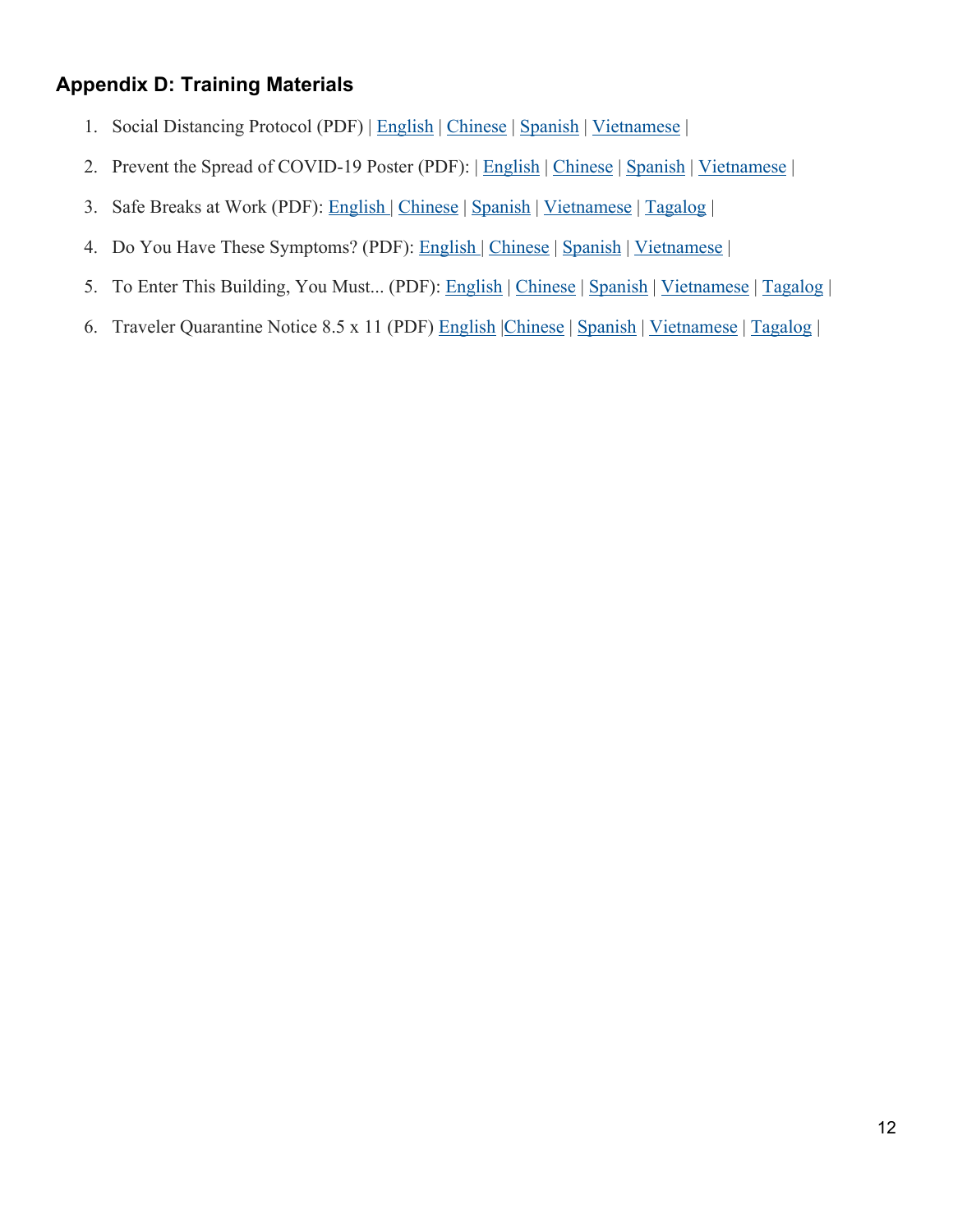# **Appendix E: COVID**-**19 Training Roster (Template)**

**Date:**

**Title/Topic of Training:**

**Person that conducted the Training**:

| <b>Employee Name</b> | <b>Signature</b> |
|----------------------|------------------|
|                      |                  |
|                      |                  |
|                      |                  |
|                      |                  |
|                      |                  |
|                      |                  |
|                      |                  |
|                      |                  |
|                      |                  |
|                      |                  |